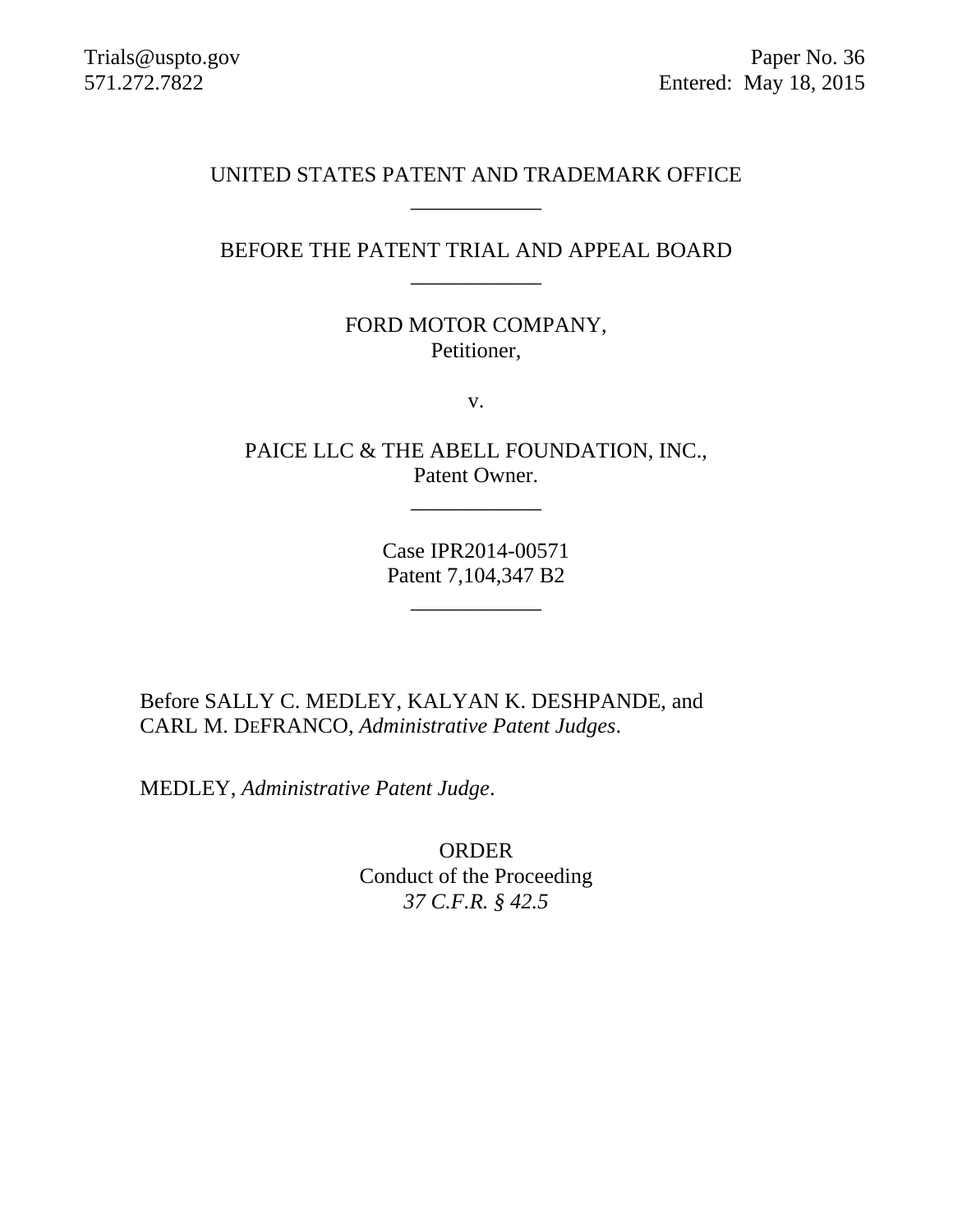$\overline{a}$ 

On May 14, 2015, a conference call was held between counsel for the respective parties and Judges Medley, Deshpande, and DeFranco. Patent Owner requested the call to discuss an issue that arose during the deposition of Petitioner's witness, Dr. Gregory Davis. Patent Owner requests authorization to retake the deposition of Dr. Davis, and Petitioner opposes. For the reasons that follow, Patent Owner's request is *denied*.

According to counsel for the respective parties, during the May 8, 2015 deposition of Dr. Davis, a dispute arose concerning questioning Dr. Davis with respect to an exhibit, described by the parties as a marked-up copy of a manual, that is not asserted prior art in this proceeding ("Exhibit  $2013$ <sup> $,$ 1</sup>). The parties were unable to contact a Board member to assist them in the dispute, and as a result, the deposition continued and completed with respect to all questioning, with the exception of the dispute over whether Dr. Davis may be questioned about Exhibit 2013. Patent Owner requests authorization to retake Dr. Davis' deposition with respect to Exhibit 2013, and Petitioner opposes.

During the conference call, Patent Owner explained that Patent Owner sought to rely on Exhibit 2013 to question Dr. Davis' credibility—to ascertain whether questioning regarding the exhibit would lead to inconsistencies with respect to Dr. Davis' original testimony. When questioned during the conference call, Patent Owner did not provide a sufficient basis for questioning Dr. Davis' credibility in the first place, or for questioning him at all with respect to Exhibit 2013 insofar as being relevant to the facts of this proceeding are concerned. Patent Owner's proposed line of questioning, with respect to Exhibit 2013, seems to us to be akin to a

<sup>&</sup>lt;sup>1</sup> Although not yet of record, the parties referred to the exhibit as Exhibit 2013.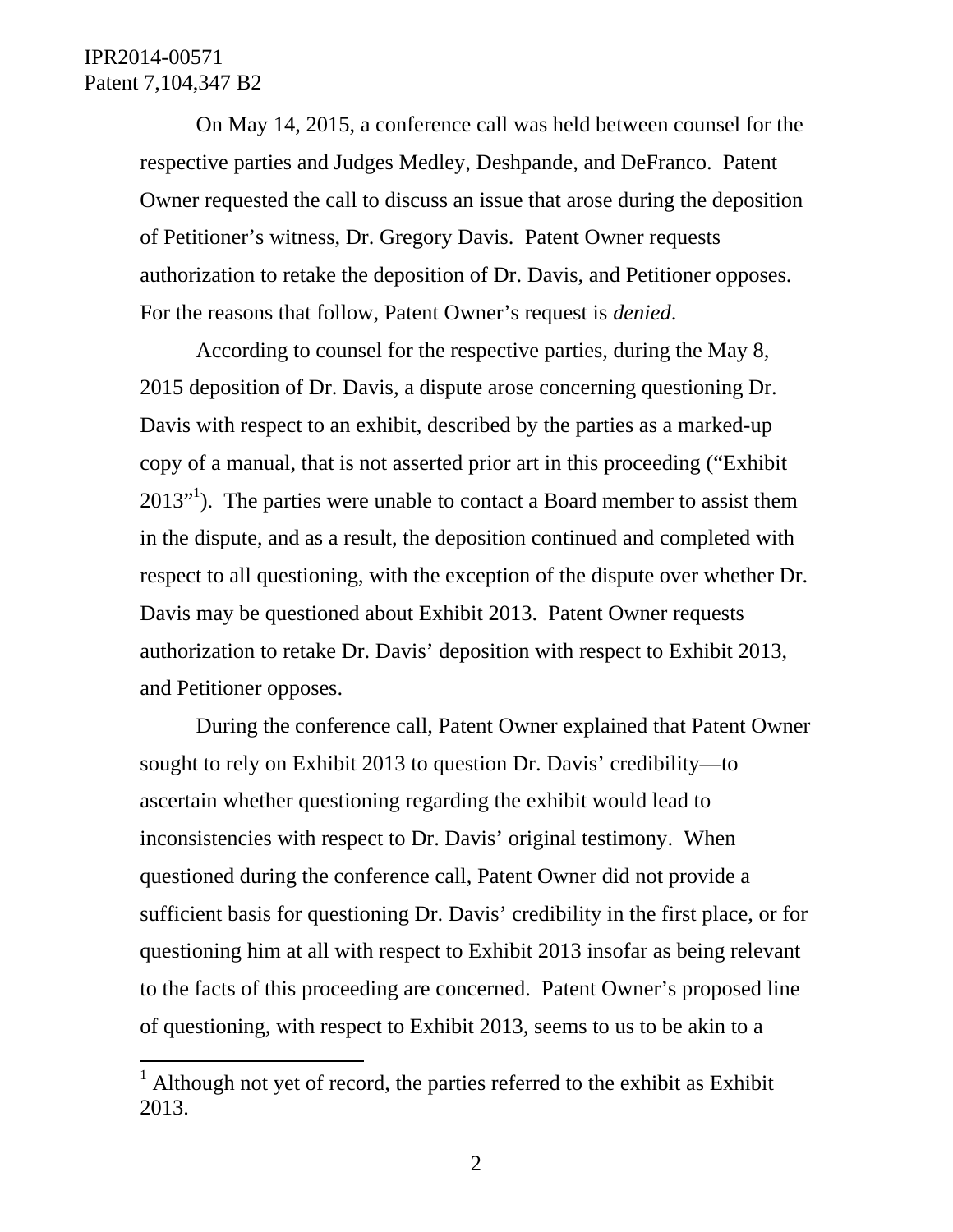"fishing expedition" and in conflict with 37 C.F.R. § 42.1(b) which requires us to resolve this proceeding in a just, speedy, and inexpensive manner. Based on the facts of this proceeding, we determine that there is not sufficient reason to once again take the deposition of Dr. Davis, which would only add to the costs and complexities of the proceeding.

Accordingly, we deny Patent Owner's request to retake the deposition of Dr. Davis.

#### *Order*

It is

ORDERED that Patent Owner's request to retake the deposition of Dr. Davis is *denied*.